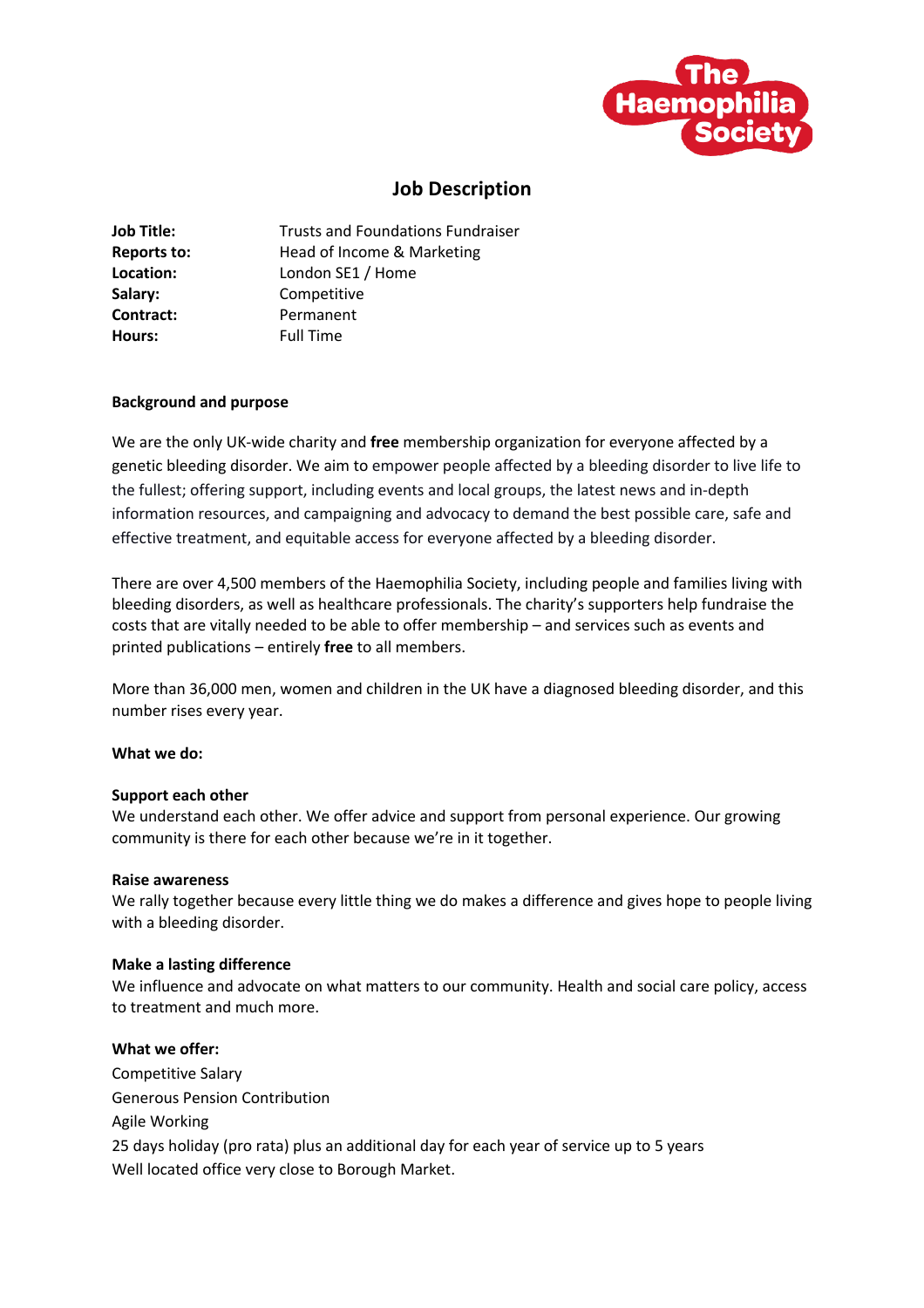

# **About the role**

In this key role, you will be instrumental in developing relationships and securing new funding through new partnerships with a range of Trusts and Foundations at a local, regional and national level.

You will maintain and build on current funding partnerships, and support the Head of Income and Marketing to develop both Trust and High Value Partnership strategies. You will have a lead role in securing new income from higher-value, multi-year partnerships which cover both core, unrestricted funding, and specific projects i.e. THS's youth programme.

This is an exciting time for The Haemophilia Society. In November 2021, we launched our new 3-year strategy, along with a refreshed brand which better reflects our mission, values and ambitious plans. We are a small team of passionate, hard-working people with a diverse range of interests and experiences.

**Job Purpose**: To maximise income for The Haemophilia Society by developing and managing relationships with charitable Trusts and Foundations.

## **Key responsibilities:**

- § Work collaboratively with THS's delivery teams to research, identify and develop funding opportunities which contribute to THS's strategic objectives
- Write creative, compelling funding applications
- § Research and identify Trust and Foundation funding opportunities and work collaboratively with THS's programme team to develop compelling proposals in line with their revenue and development needs.
- § Develop and manage THS's existing Trust and Foundation portfolio, engaging our partners through excellent grant management, and securing new funding. This includes growing our small Trust programme.

## **Activities**

# Research:

- **■** Research and identify new Trust prospects, to grow the existing Trust portfolio and develop a new business pipeline
- **•** Collaborate with the programme team to match delivery plans with grant opportunities
- Keep abreast of fundraising trends, new funder networks and partnerships.
- § Travel, within Covid-19 restrictions and guidelines, to facilitate project visits with Trust funders

# New business:

Develop and submit compelling funding bids for Trusts and Foundations, focusing on securing new multi-year grants above £10k.